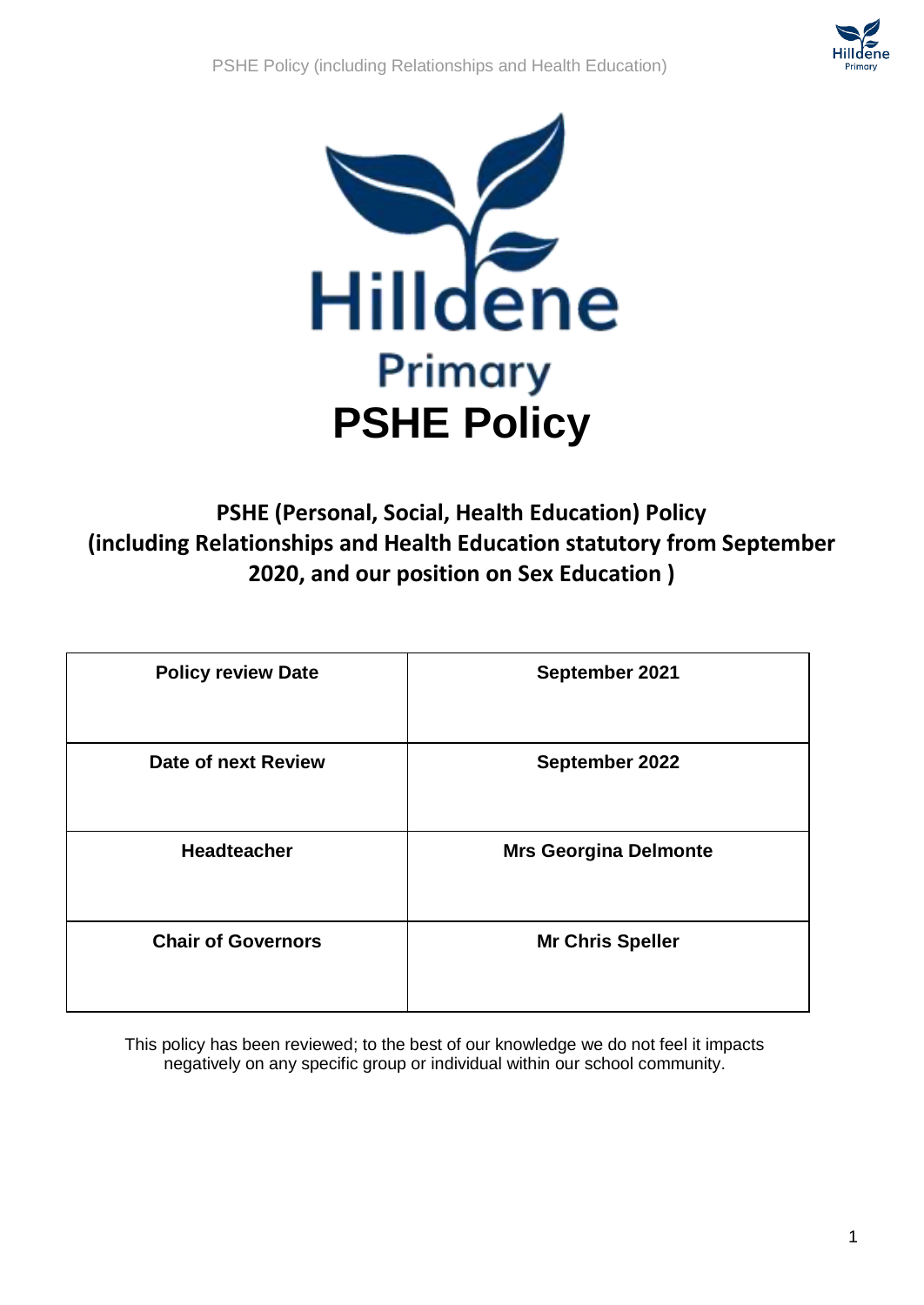# **Contents**

| Context -                                                                          | Page 3  |
|------------------------------------------------------------------------------------|---------|
| <b>Statutory Requirements -</b>                                                    | Page 3  |
| PSHE -                                                                             | Page 3  |
| Jigsaw for schools - our schools PSHE and RSE programme -                          | Page 3  |
| <b>Relationships Education -</b>                                                   | Page 4  |
| <b>Health Education -</b>                                                          | Page 4  |
| Sex Education -                                                                    | Page 4  |
| Whole School Approach -                                                            | Page 5  |
| <b>Termly Content -</b>                                                            | Page 5  |
| DfE Guidance and Links to Jigsaw Relationships -                                   | Page 6  |
| DfE Guidance and Links to Jigsaw Physical Health and Mental Well-being Education - | Page 9  |
| <b>Monitoring and Review -</b>                                                     | Page 12 |
| Equality -                                                                         | Page 12 |
| Other Links -                                                                      | Page 13 |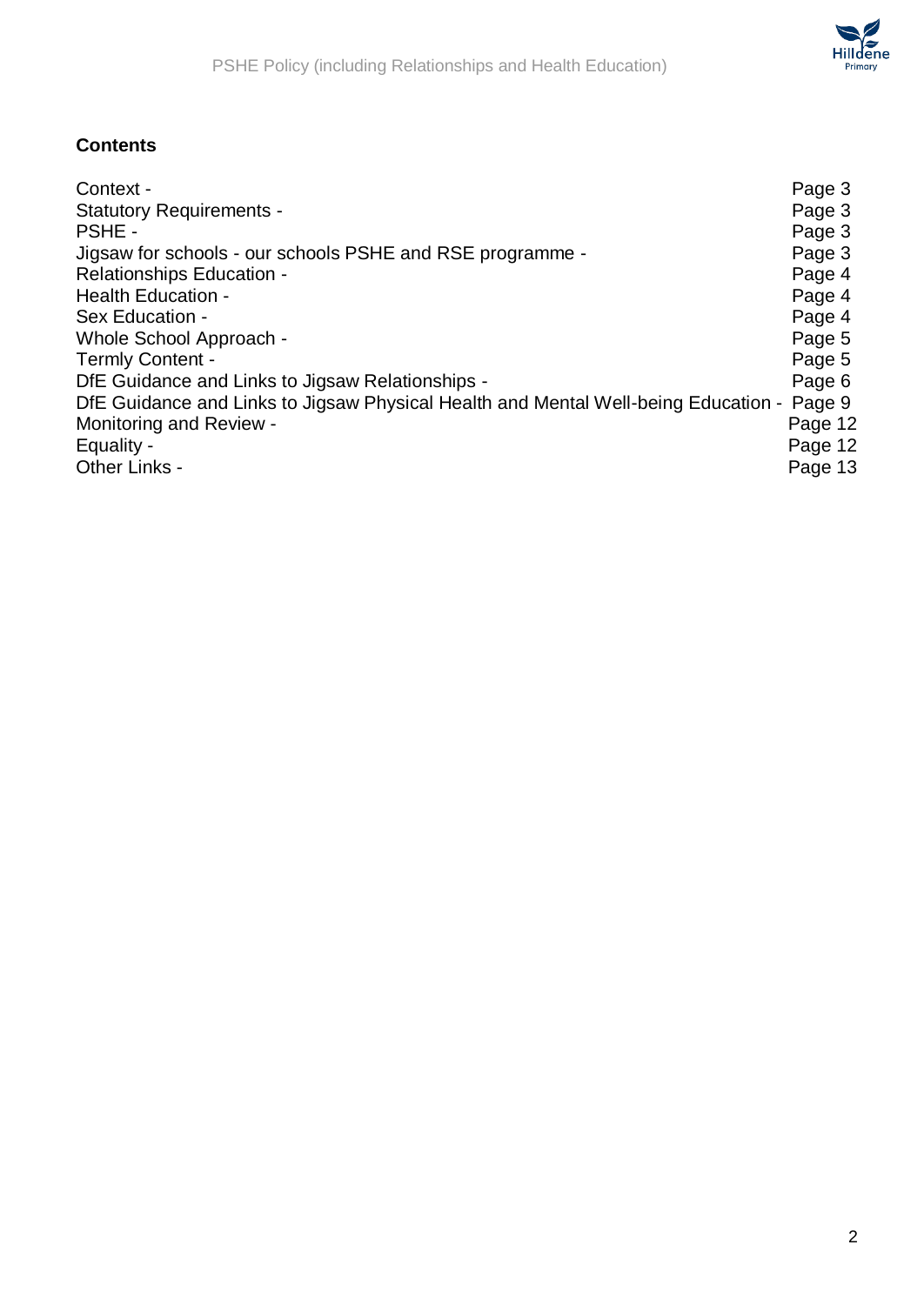# **Context**

All schools must provide a curriculum that is broadly based, balanced and meets the needs of all pupils. Under section 78 of the Education Act 2002 and the Academies Act 2010, a PSHE curriculum:

- Promotes the spiritual, moral, cultural, mental and physical development of pupils at the school and of society, and
- Prepares pupils at the school for the opportunities, responsibilities and experiences of later life.

# **Statutory requirements**

PSHE is a non-statutory subject, however, there are aspects of it that schools are required to teach. The teaching of relationships (including sex and health education) which is outlined in the statortory quidance - Relationships Education, Relationships and [Sex Education and Health Education guidance \(publishing.service.gov.uk\)](https://assets.publishing.service.gov.uk/government/uploads/system/uploads/attachment_data/file/908013/Relationships_Education__Relationships_and_Sex_Education__RSE__and_Health_Education.pdf) and [Relationships education \(Primary\) -](https://www.gov.uk/government/publications/relationships-education-relationships-and-sex-education-rse-and-health-education/relationships-education-primary) GOV.UK [\(www.gov.uk](http://www.gov.uk/)[\)](https://www.gov.uk/government/publications/relationships-education-relationships-and-sex-education-rse-and-health-education/relationships-education-primary) (updated 13th September 2021).

# **PSHE**

Here, at Hilldene Primary School, we value PSHE as one way to support children's development as human beings, to enable them to understand and respect who they are, to empower them with a voice and to equip them for life and learning.

We teach Personal, Social, Health Education (PSHE) as a whole-school approach to underpin children's development as people and because we believe that this also supports their learning capacity. Statutory Relationships and Health Education is taught within our whole-school PSHE Programme (Jigsaw).

#### **Jigsaw for Schools - our school PSHE and RSE programme**

Jigsaw is used To ensure progression and a spiral curriculum is delivered to all pupils. It is a mindful approach to PSHE which is tailored to the needs of our pupils.

The mapping document: Jigsaw 3-11 and statutory Relationships and Health Education, shows exactly how Jigsaw, and therefore our school, meets the statutory Relationships and Health Education requirements. The overview of the programme can be seen on the school website.

The Jigsaw Programme offers a comprehensive, carefully thought-through scheme of work which brings consistency and progression to our pupils' learning. This also supports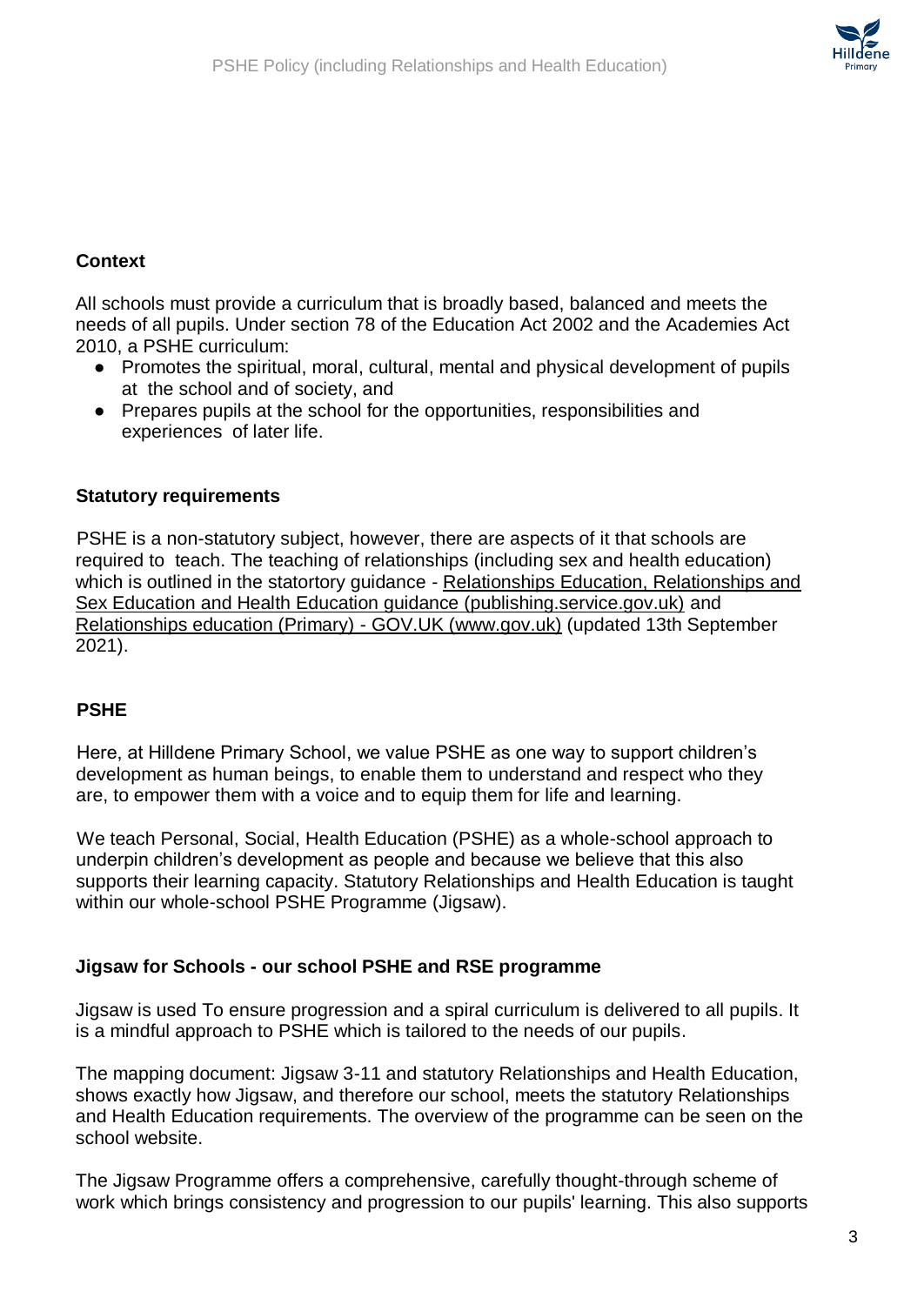

the 'Personal Development' and 'Behaviour and Attitude' aspects required under the Ofsted Inspection Framework, as well as significantly contributing to the school's Safeguarding and Equality Duties, the Government's British Values agenda and the SMSC (Spiritual, Moral, Social, and Cultural) development opportunities provided for our pupils

. This programme's complimentary update policy ensures we are always using the most up to date teaching materials and that our teachers are well-supported.

#### **Relationships Education**

Relationships Education in primary schools cover 'Families and people who care for me', 'Caring friendships', 'Respectful relationships', 'Online relationships' and 'Being safe'. The way in which Jigsaw covers these is explained in the mapping document: Jigsaw 3-11 and Statutory Relationships and Health Education.

It is important to explain that whilst the Relationships Puzzle (unit) in Jigsaw covers most of the statutory Relationships Education, some of the outcomes are also taught elsewhere in Jigsaw, e.g. the 'Celebrating Difference Puzzle' helps children appreciate that there are many types of family compositions and that each is important to the pupils involved. This holistic approach ensures the learning is reinforced through the year and across the curriculum.

#### **Health Education**

Health Education in primary schools will cover 'Mental wellbeing', 'Internet safety and harms', Physical health and fitness', Healthy eating', 'Drugs, alcohol and tobacco', 'Health and prevention', 'Basic First Aid' and ' the Changing adolescent body'.

It is important to explain that whilst the 'Healthy Me Puzzle' (unit) in Jigsaw covers most of the statutory Health Education, some of the outcomes are taught elsewhere in Jigsaw, e.g. emotional and mental health is nurtured every lesson through the 'Calm me time', social skills are grown every lesson through the 'Connect us' activity and respect is enhanced through the use of the 'Jigsaw Charter'.

Educating pupils about puberty is now a statutory requirement which sits within the Health Education aspect of the DfE guidance within the 'Changing adolescent body' strand; in Jigsaw this is taught as part of the 'Changing Me Puzzle' (unit).

# **Sex Education**

The DfE Guidance 2019 (p.23) recommends that all primary schools 'have a sex education programme tailored to the age, the physical and emotional maturity of the pupils. However, 'Sex Education is not compulsory in primary schools' (p. 23). Schools are to determine the content of sex education at primary school. Sex education 'should ensure that both boys and girls are prepared for the changes that adolescence brings and – drawing on knowledge of the human life cycle set out in the National Curriculum for Science - how a baby is conceived and born'. Before this unit of work is studied by pupils, parents will be informed (via letter) and they will have the right to request that their child is withdrawn from these lessons. To ensure that parents are fully informed either the PSHE Curriculum Lead, Year Group Leader or the Deputy Headteacher will discuss the content of the lessons with the parent on a 1:1 basis so that they are able to make informed decisions about what is best for their child. During this meeting, parents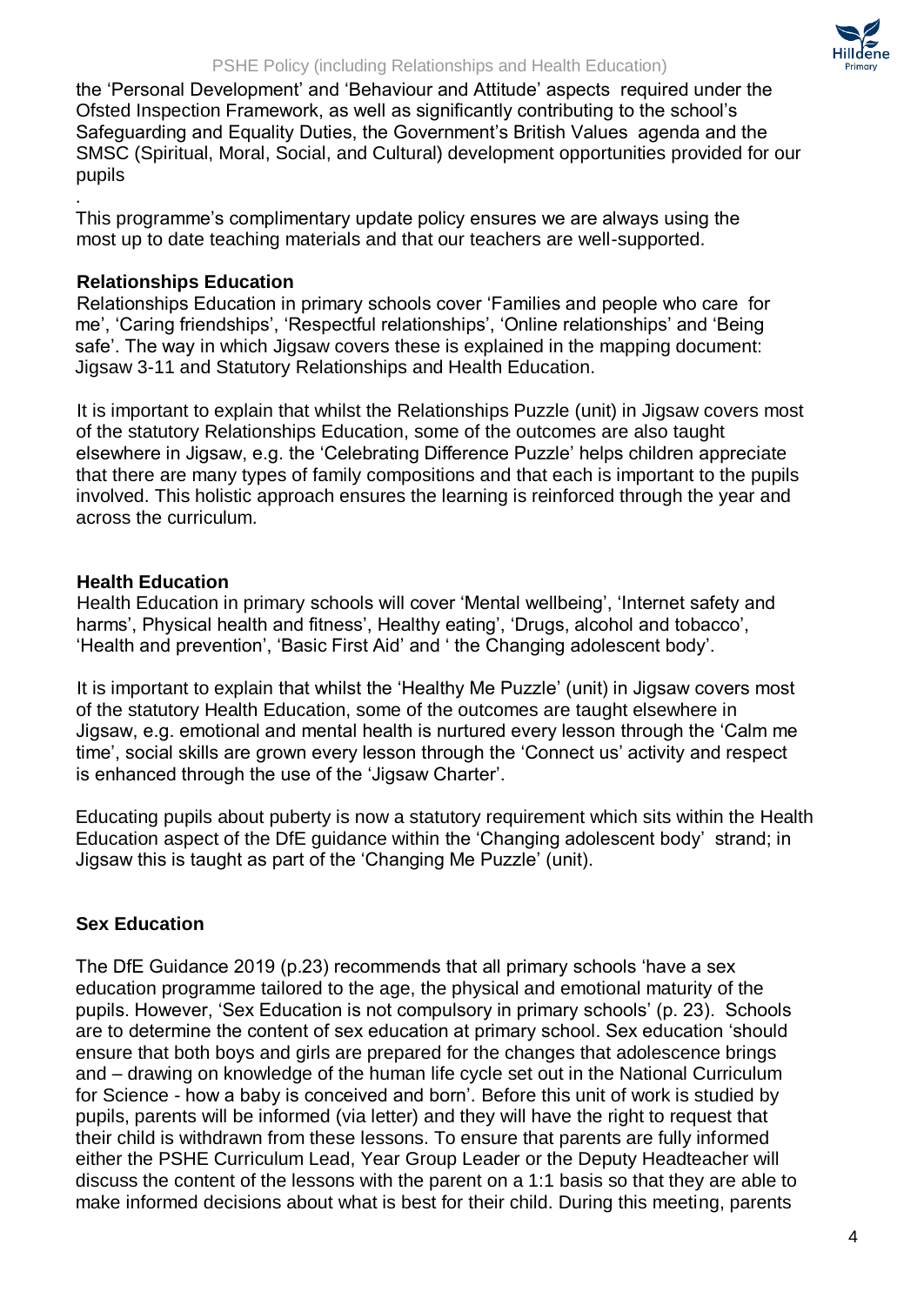

will also be made aware of the content that is statutory so that they are able to discuss this with their child beforehand if they wish.

We believe that our pupils should understand the facts about human reproduction before they leave primary school. Parents have the right to request that their child be withdrawn from some or all of the sex education that is delivered as part of the statutory Relationships and Sex Education DfE Guidance (p.17).

Puberty is taught as a statutory requirement of Health Education and covered by our Jigsaw PSHE Programme in the 'Changing Me' Puzzle (unit).

Part of sex education refers to Human Reproduction, and therefore we inform parents of their right to request their child be withdrawn from the PSHE lessons that explicitly teach this, i.e. the Jigsaw 'Changing Me' Puzzle (unit) e.g.

- Year 4, Lesson 2 (Having a baby)
- Year 5, Lesson 4 (Conception)
- Year 6, Lesson 4 (Conception, birth)

#### **Whole-school approach**

Jigsaw covers all areas of PSHE for the primary phase, including statutory Relationships and Health Education. The table below gives the learning theme of each of the six Puzzles (units) and these are taught across the school in every year group; the learning deepens and broadens every year.

| <b>Term</b>     | <b>Jigsaw Coverage</b>                                                                                                                                              |  |
|-----------------|---------------------------------------------------------------------------------------------------------------------------------------------------------------------|--|
| <b>Autumn 1</b> | <b>Being Me In My World</b><br>Establishing Charter for PSHE sessions.<br>Includes anti-bullying (cyber and homophobic bullying) and<br>understanding               |  |
| <b>Autumn 2</b> | <b>Celebrating Difference</b><br>Includes understanding my own identity and how I fit well in my class,<br>school and global community.                             |  |
| <b>Spring 1</b> | <b>Dreams and Goals</b><br>Includes gal-setting, aspirations, who do I want to become and what<br>would I like to do for work and to contribute to society.         |  |
| <b>Spring 2</b> | <b>Healthy Me</b><br>Includes drugs and alcohol education, self-esteem and confidence as<br>well as healthy lifestyle choices, sleep, nutrition, rest and exercise. |  |
| <b>Summer 1</b> | <b>Relationships</b><br>Includes friendship, family and other relationships, conflict resolution<br>and communication skills, bereavement and loss.                 |  |
| <b>Summer 2</b> | <b>Changing Me</b><br>Includes relationships and sex education in the context of coping                                                                             |  |

# **Term Puzzle (Unit) Content**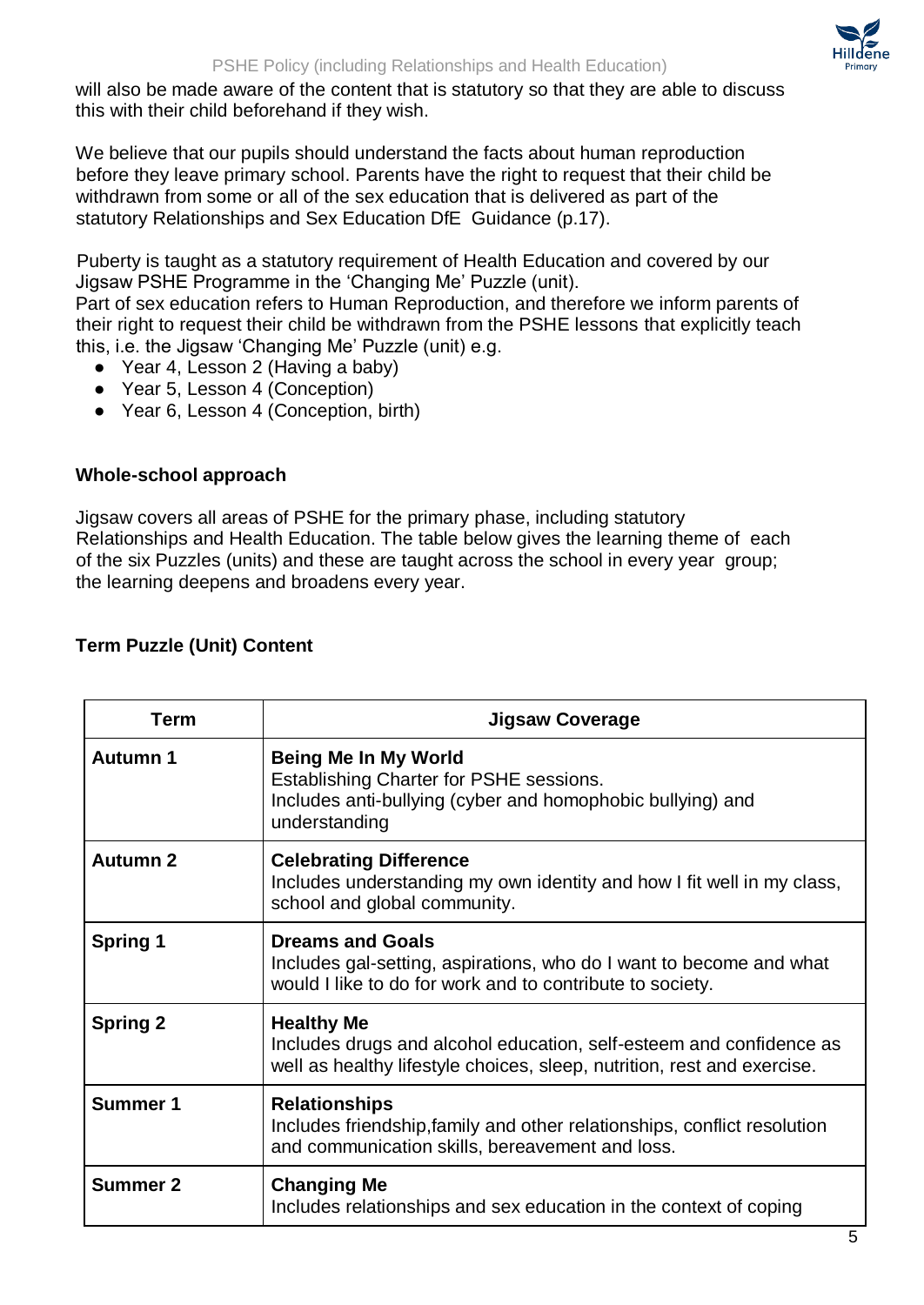positively with change.

During the week pupils have an allocated time for PSHE in order to teach skills needed for personal, social and emotional development of all pupils in an age appropriate way. In some Year Groups, these sessions are 'blocked units' to ensure that pupils have time to embed skills that are being taught and for them to be enhanced. These include:

- Assemblies and collective worship
- Praise and reward systems
- Learning Charter
- Through relationships (child to child, adult to adult, adult to child across the school.

As a school we aim to 'live' what is learnt and apply this to everyday situations in the school community.

Class teachers deliver PSHE sessions to their class, where possible, as we believe this deepens, strengthens and enhances relationships between pupils and teachers.

# **DfE Guidance 2019 and links to Jigsaw – Relationships Education**

The focus in primary school should be on teaching the fundamental building blocks and characteristics of positive relationships, with particular reference to friendships, family relationships, and relationships with other children and with adults. All statutory outcomes are covered in the Jigsaw 3-11 Programme.

Pupils should know... **How Jigsaw provides the solution Families and people who care for me**  ● That families are important for children growing up because they can give love, security and stability. • The characteristics of healthy family life, commitment to each other, including in times of difficulty, protection and care for children and other family members, the importance of spending time together and sharing each other's lives. ● That others' families, either in school or in the wider world, sometimes look different from their family, but that they should respect those differences and know that other children's families are also characterised by love and care. All of these aspects are covered in lessons within the Puzzles ● Relationships ● Changing Me ● Celebrating Difference ● Being Me in My World

The guidance states that, by the end of primary school:

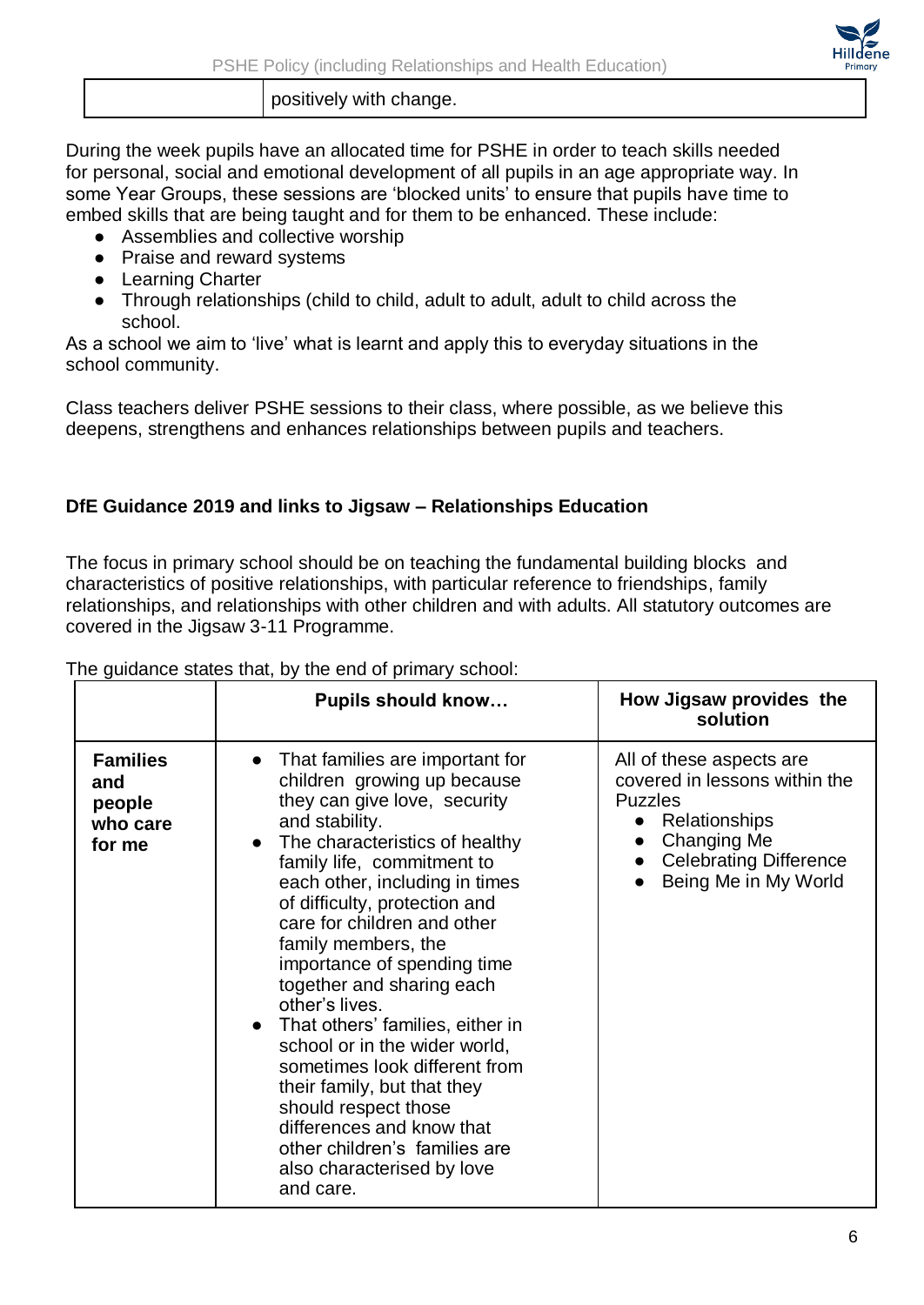

|                       | That stable, caring relationships,<br>which may be of different types, are<br>at the heart of happy families, and<br>are important for children's security<br>as they grow up.<br>That marriage represents a formal<br>$\bullet$<br>and legally recognised commitment<br>of two people to each other which is<br>intended to be lifelong (Marriage in<br>England and Wales in available to<br>both opposite sex and in same sex<br>couples. The Marriage (same sex<br>couples in England and Wales. The<br>ceremony through which a couple<br>get married may be civil or<br>religious).<br>How to recognise if family<br>$\bullet$<br>relationships are making them feel<br>unhappy or unsafe, and how to seek<br>help or advice from others if<br>needed.                                                                                                                                                                                                                       |                                                                                                                                                                                          |
|-----------------------|-----------------------------------------------------------------------------------------------------------------------------------------------------------------------------------------------------------------------------------------------------------------------------------------------------------------------------------------------------------------------------------------------------------------------------------------------------------------------------------------------------------------------------------------------------------------------------------------------------------------------------------------------------------------------------------------------------------------------------------------------------------------------------------------------------------------------------------------------------------------------------------------------------------------------------------------------------------------------------------|------------------------------------------------------------------------------------------------------------------------------------------------------------------------------------------|
| Caring<br>friendships | How important friendships are in<br>$\bullet$<br>making us feel happy and secure,<br>and how people choose and<br>make friends<br>The characteristics of friendships,<br>including mutual respect,<br>truthfulness, trustworthiness,<br>loyalty, kindness, generosity,<br>trust, sharing interests and<br>experiences and support with<br>problems and difficulties<br>That healthy friendships are<br>positive and welcoming towards<br>others and do not make others<br>feel lonely or excluded<br>That most friendships have ups<br>and downs, and that these can<br>often be worked through so that<br>the friendship is repaired or even<br>strengthened, and that resorting<br>to violence is never right<br>How to recognise who to trust<br>and who not to trust, how to judge<br>when a friendship is making them<br>feel unhappy or uncomfortable,<br>managing conflict, how to<br>manage these situations and how<br>to seek help and advice from<br>others, if needed | All of these aspects are<br>covered in lessons within the<br><b>Puzzles</b><br>Relationships<br>$\bullet$<br><b>Changing Me</b><br><b>Celebrating Difference</b><br>Being Me in My World |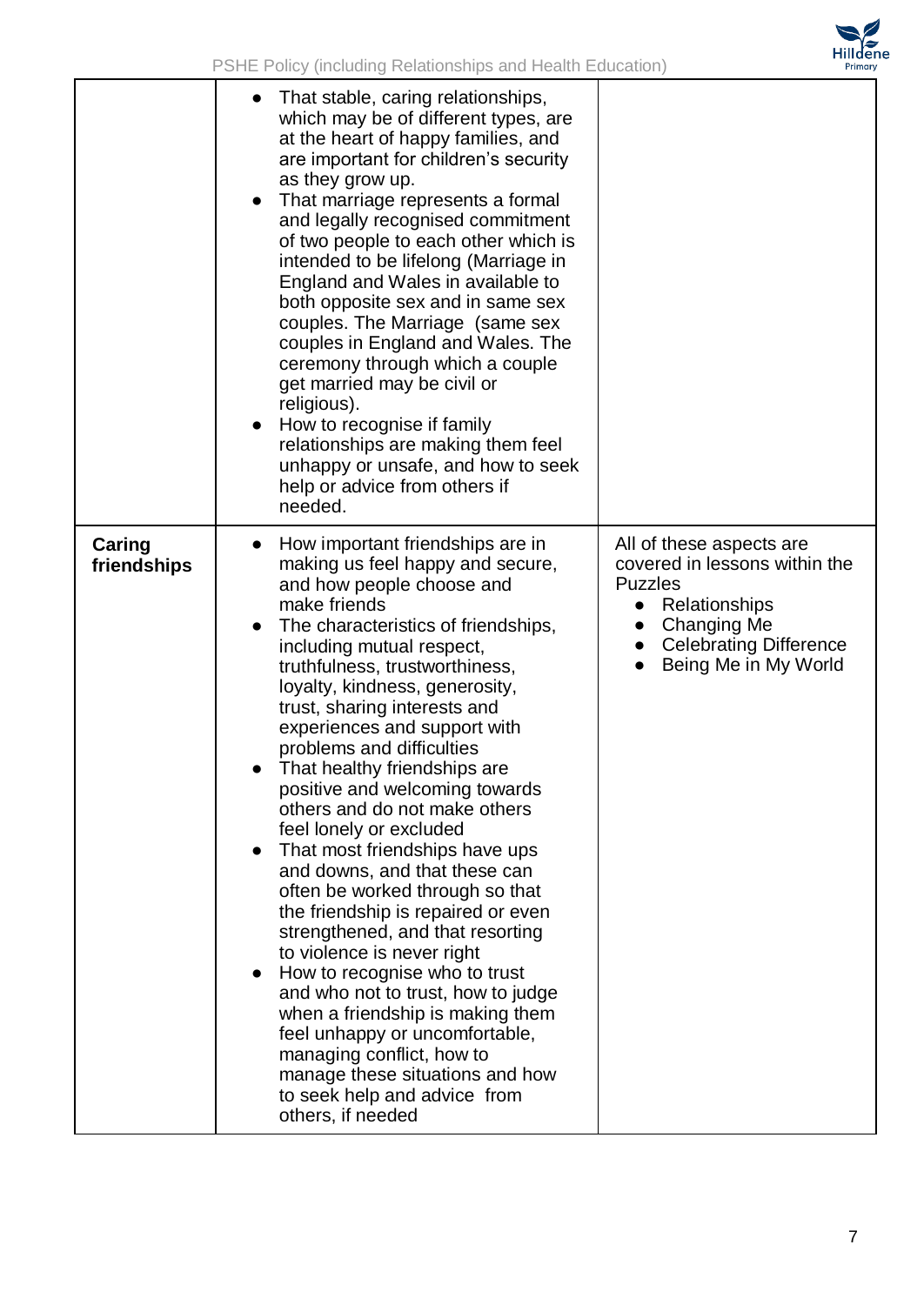

| <b>Respectful</b><br>relationship<br>S | The importance of respecting<br>others, even when they are very<br>different from them (for example,<br>physically, in character, personality<br>or backgrounds), or make different<br>choices or have different<br>preferences or beliefs<br>Practical steps they can take in a<br>range of different contexts to<br>improve or support respectful<br>relationships<br>The conventions of courtesy and<br>manners<br>The importance of self-respect<br>and how this links to their own<br>happiness<br>That in school and in wider society<br>$\bullet$<br>they can expect to be treated with<br>respect by others, and that in turn<br>they should show due respect to<br>others, including those in positions<br>of authority<br>About different types of bullying<br>$\bullet$<br>(including cyber bullying), the<br>impact of bullying, responsibilities<br>of bystanders (primarily reporting<br>bullying to an adult) and how to<br>get help<br>What a stereotype is, and how<br>stereotypes can be unfair,<br>negative or destructive<br>The importance of permission-<br>seeking and giving in relationships<br>with friends, peers and adults | All of these aspects are<br>covered in lessons within the<br><b>Puzzles</b><br>Relationships<br>$\bullet$<br><b>Changing Me</b><br><b>Celebrating Difference</b><br>Being Me in My World<br>$\bullet$ |
|----------------------------------------|---------------------------------------------------------------------------------------------------------------------------------------------------------------------------------------------------------------------------------------------------------------------------------------------------------------------------------------------------------------------------------------------------------------------------------------------------------------------------------------------------------------------------------------------------------------------------------------------------------------------------------------------------------------------------------------------------------------------------------------------------------------------------------------------------------------------------------------------------------------------------------------------------------------------------------------------------------------------------------------------------------------------------------------------------------------------------------------------------------------------------------------------------------|-------------------------------------------------------------------------------------------------------------------------------------------------------------------------------------------------------|
| Online<br>relationship<br>S            | That people sometimes behave<br>differently online, including by<br>pretending to be someone they are<br>not.<br>That the same principles apply to<br>$\bullet$<br>online relationships as to face-to-<br>face relationships, including the<br>importance of respect for others<br>online including when we are<br>anonymous.<br>The rules and principles for keeping<br>safe online, how to recognise risks,<br>harmful content and contact, and<br>how to report them.<br>How to critically consider their online<br>$\bullet$<br>friendships and sources of<br>information including awareness of<br>the risks associated with people they                                                                                                                                                                                                                                                                                                                                                                                                                                                                                                           | All of these aspects are<br>covered in lessons<br>within the Puzzles<br>Relationships<br>$\bullet$<br>Changing Me<br><b>Celebrating Difference</b>                                                    |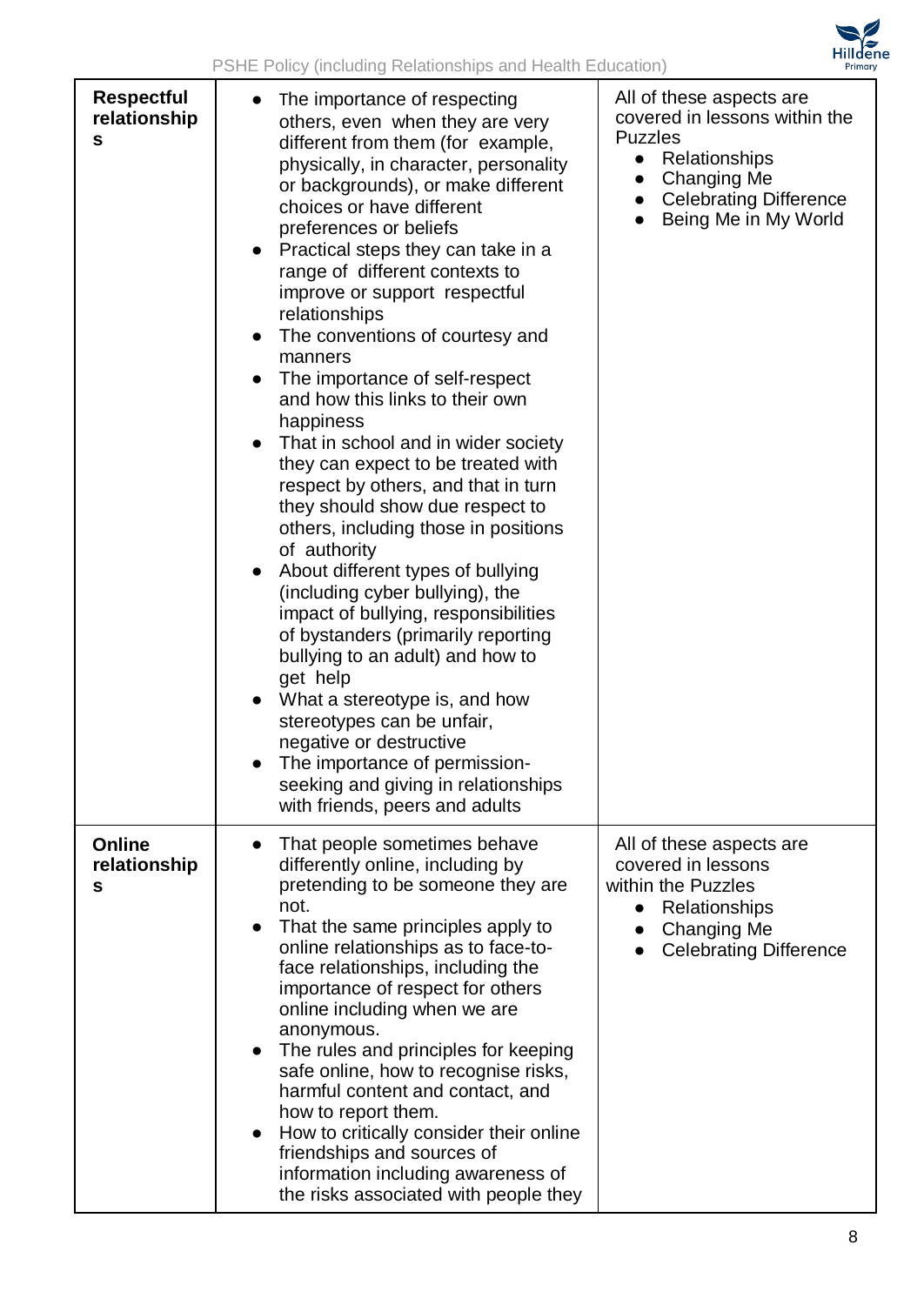

|                   | have never met.<br>How information and data is shared<br>and used online.                                                                                                                                                                                                                                                                                                                                                                                                                                                                                                                                                                                                                                                                                                                                                                                                                                                                                                                     |                                                                                                                                                           |
|-------------------|-----------------------------------------------------------------------------------------------------------------------------------------------------------------------------------------------------------------------------------------------------------------------------------------------------------------------------------------------------------------------------------------------------------------------------------------------------------------------------------------------------------------------------------------------------------------------------------------------------------------------------------------------------------------------------------------------------------------------------------------------------------------------------------------------------------------------------------------------------------------------------------------------------------------------------------------------------------------------------------------------|-----------------------------------------------------------------------------------------------------------------------------------------------------------|
| <b>Being safe</b> | What sorts of boundaries are<br>appropriate in friendships with peers<br>and others (including in a digital<br>context)?<br>About the concept of privacy and<br>the implications of it for both<br>children and adults; including that it<br>is not always right to keep secrets if<br>they relate to being safe.<br>That each person's body belongs to<br>them, and the differences between<br>appropriate and inappropriate or<br>unsafe physical, and other, contact.<br>How to respond safely and<br>appropriately to adults they may<br>encounter (in all contexts, including<br>online) whom they do not know.<br>How to recognise and report<br>feelings of being unsafe or feeling<br>bad about any adult.<br>How to ask for advice or help for<br>themselves or others, and to keep<br>trying until they are heard.<br>How to report concerns or abuse,<br>and the vocabulary and confidence<br>needed to do so.<br>Where to get advice e.g. family,<br>school and/or other sources. | All of these aspects are<br>covered in lessons within the<br><b>Puzzles</b><br>Relationships<br>$\bullet$<br>Changing Me<br><b>Celebrating Difference</b> |

# **DfE Guidance and links to Jigsaw - Physical health and mental well-being education**

The focus in primary school should be on teaching the characteristics of good physical health and mental wellbeing. Teachers should be clear that mental well being is a normal part of daily life, in the same way as physical health.

By the end of primary school: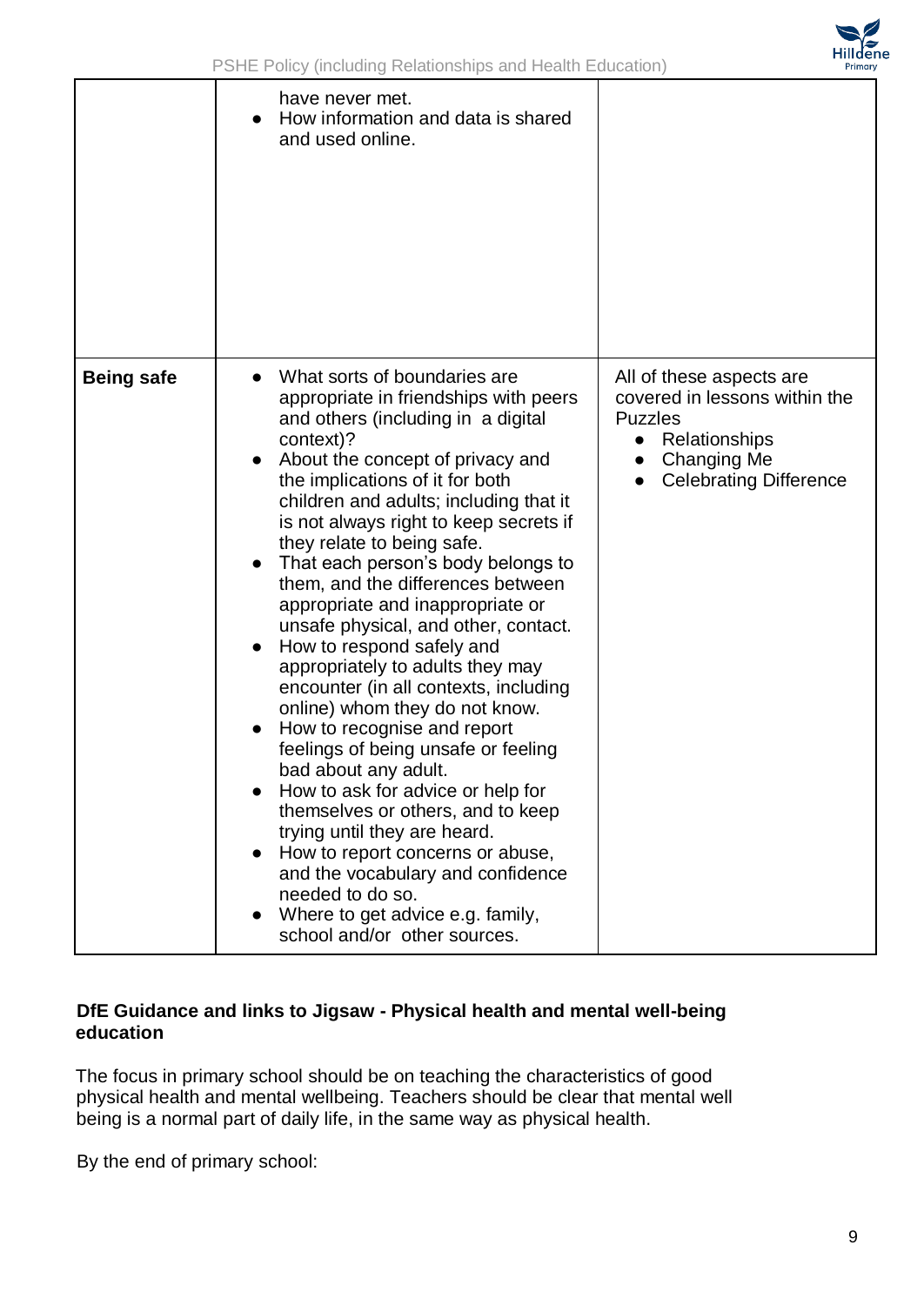|                                     | <b>Pupils should know</b>                                                                                                                                                                                                                                                                                                                                                                                                                                                                                                                                                                                                                                                                                                                                                                                                                                                                                                                                                                                                                                                                                                                                                                                                                                                                                                                                                                                                                                                                                                                                                                                                                                                                                                                                      | <b>How Jigsaw</b><br>provides the<br>solution                                                                                                                                                            |
|-------------------------------------|----------------------------------------------------------------------------------------------------------------------------------------------------------------------------------------------------------------------------------------------------------------------------------------------------------------------------------------------------------------------------------------------------------------------------------------------------------------------------------------------------------------------------------------------------------------------------------------------------------------------------------------------------------------------------------------------------------------------------------------------------------------------------------------------------------------------------------------------------------------------------------------------------------------------------------------------------------------------------------------------------------------------------------------------------------------------------------------------------------------------------------------------------------------------------------------------------------------------------------------------------------------------------------------------------------------------------------------------------------------------------------------------------------------------------------------------------------------------------------------------------------------------------------------------------------------------------------------------------------------------------------------------------------------------------------------------------------------------------------------------------------------|----------------------------------------------------------------------------------------------------------------------------------------------------------------------------------------------------------|
| <b>Mental</b><br>wellbeing          | That mental wellbeing is a normal part of<br>daily life, in the same way as physical<br>health.<br>That there is a normal range of emotions<br>(e.g. happiness, sadness, anger, fear,<br>surprise, nervousness) and scale of<br>emotions that all humans experience in<br>relation to different experiences and<br>situations.<br>How to recognise and talk about their<br>$\bullet$<br>emotions, including having a varied<br>vocabulary of words to use when talking<br>about their own and others' feelings.<br>How to judge whether what they are<br>feeling and how they are behaving is<br>appropriate and proportionate.<br>The benefits of physical exercise, time<br>outdoors, community participation,<br>voluntary and service-based activity on<br>mental well being and happiness.<br>Simple self-care techniques, including the<br>importance of rest, time spent with friends<br>and family and the benefits of hobbies<br>and interests.<br>Isolation and loneliness can affect<br>children and that it is very important for<br>children to discuss their feelings with an<br>adult and seek support.<br>That bullying (including cyber bullying)<br>has a negative and often lasting impact<br>on mental well-being.<br>Where and how to seek support<br>(including recognising the triggers for<br>seeking support), including whom in<br>school they should speak to if they are<br>worried about their own or someone<br>else's mental well-being or ability to<br>control their emotions (including issues<br>arising online).<br>It is common for people to experience<br>mental ill health. For many people who<br>do, the problems can be resolved if the<br>right support is made available, especially<br>if accessed early enough. | All of these aspects<br>are covered in<br>lessons within the<br><b>Puzzles</b><br><b>Healthy Me</b><br>$\bullet$<br>Relationships<br><b>Changing Me</b><br>$\bullet$<br>Celebrating<br><b>Difference</b> |
| Internet safety<br><b>And harms</b> | For most people the internet is an integral<br>part of life and has many benefits.<br>About the benefits of rationing time spent<br>online, the risks of excessive time spent<br>on electronic devices and the impact of<br>positive and negative content online on                                                                                                                                                                                                                                                                                                                                                                                                                                                                                                                                                                                                                                                                                                                                                                                                                                                                                                                                                                                                                                                                                                                                                                                                                                                                                                                                                                                                                                                                                            | All of these aspects<br>are covered in<br>lessons within the<br><b>Puzzles</b><br>Relationships<br>$\bullet$<br><b>Healthy Me</b>                                                                        |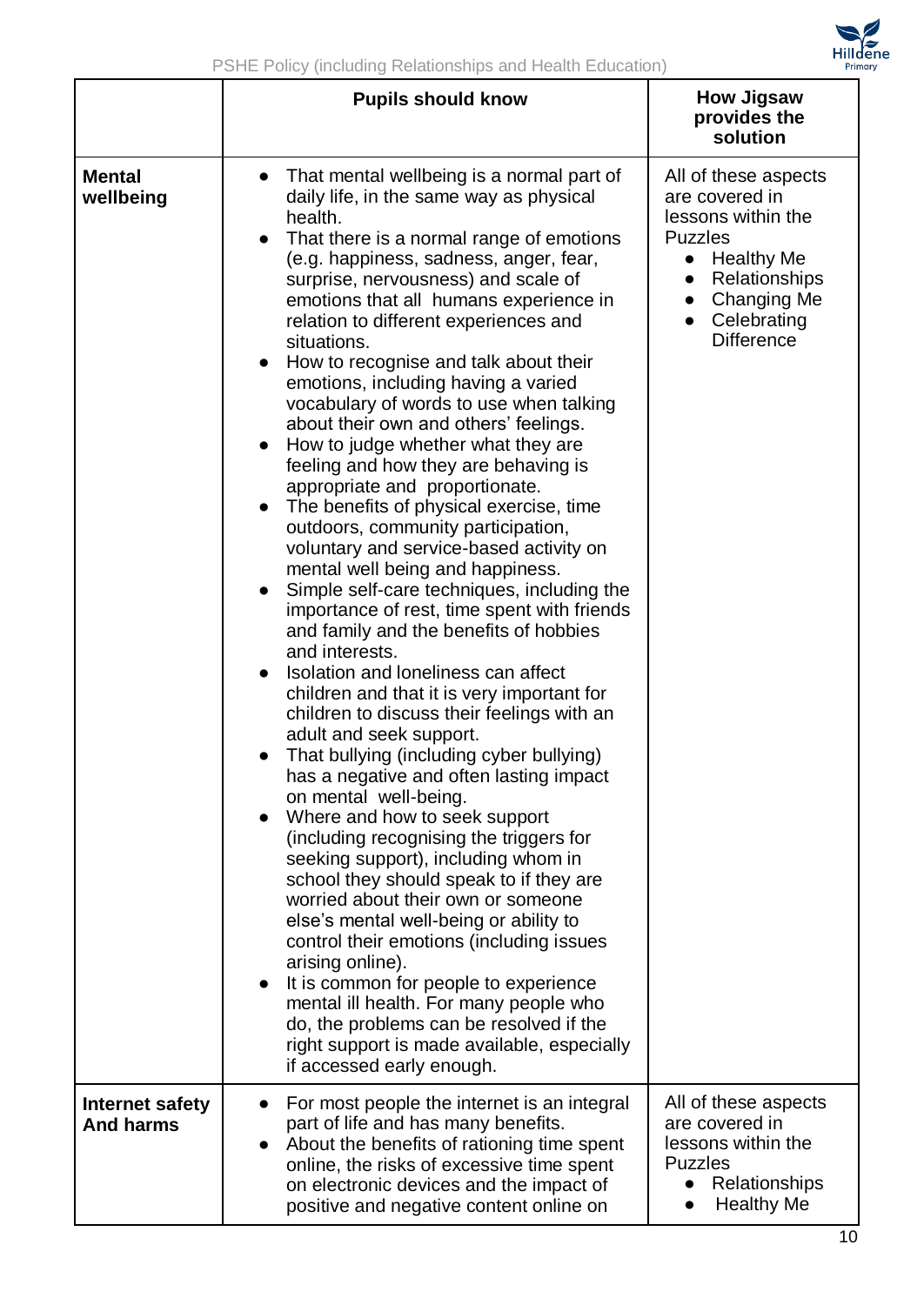

|                                          | their own and others' mental and physical<br>wellbeing.<br>How to consider the effect of their online<br>actions on others and know how to<br>recognise and display respectful<br>behaviour online and the importance of<br>keeping personal information private.<br>Why social media, some computer games<br>and online gaming, for example, are age<br>restricted.<br>That the internet can also be a negative<br>place where online abuse, trolling,<br>bullying and harassment can take place,<br>which can have a negative impact on<br>mental health.<br>How to be a discerning consumer of<br>information online including<br>understanding that information, including<br>that from search engines, is ranked,<br>selected and targeted.<br>Where and how to report concerns and<br>get support with issues online. |                                                                                                                  |
|------------------------------------------|-----------------------------------------------------------------------------------------------------------------------------------------------------------------------------------------------------------------------------------------------------------------------------------------------------------------------------------------------------------------------------------------------------------------------------------------------------------------------------------------------------------------------------------------------------------------------------------------------------------------------------------------------------------------------------------------------------------------------------------------------------------------------------------------------------------------------------|------------------------------------------------------------------------------------------------------------------|
| <b>Physical</b><br>health and<br>fitness | The characteristics and mental and<br>physical benefits of an active lifestyle.<br>The importance of building regular<br>$\bullet$<br>exercise into daily and weekly routines<br>and how to achieve this; for example,<br>walking or cycling to school, a daily<br>active mile or other forms of regular,<br>vigorous exercise.<br>The risks associated with an inactive<br>lifestyle (including obesity).<br>How and when to seek support<br>including which adults to speak to in<br>school if they are worried about their<br>health.                                                                                                                                                                                                                                                                                    | All of these aspects<br>are covered in<br>lessons within the<br><b>Puzzles</b><br><b>Healthy Me</b>              |
| <b>Healthy eating</b>                    | What constitutes a healthy diet<br>(including understanding calories and<br>other nutritional content).<br>The principles of planning and<br>preparing a range of healthy meals.<br>The characteristics of a poor diet and<br>risks associated with unhealthy eating<br>(including, for example, obesity and<br>tooth decay) and other behaviours<br>(e.g. the impact of alcohol on diet or<br>health).                                                                                                                                                                                                                                                                                                                                                                                                                     | All of these aspects<br>are covered in<br>lessons within the<br><b>Puzzles</b><br><b>Healthy Me</b><br>$\bullet$ |
| Drugs, alcohol<br>and tobacco            | The facts about legal and illegal<br>harmful substances and associated<br>risks, including smoking, alcohol use<br>and drug-taking.                                                                                                                                                                                                                                                                                                                                                                                                                                                                                                                                                                                                                                                                                         | All of these aspects<br>are covered in<br>lessons within the<br><b>Puzzles</b><br><b>Healthy Me</b><br>$\bullet$ |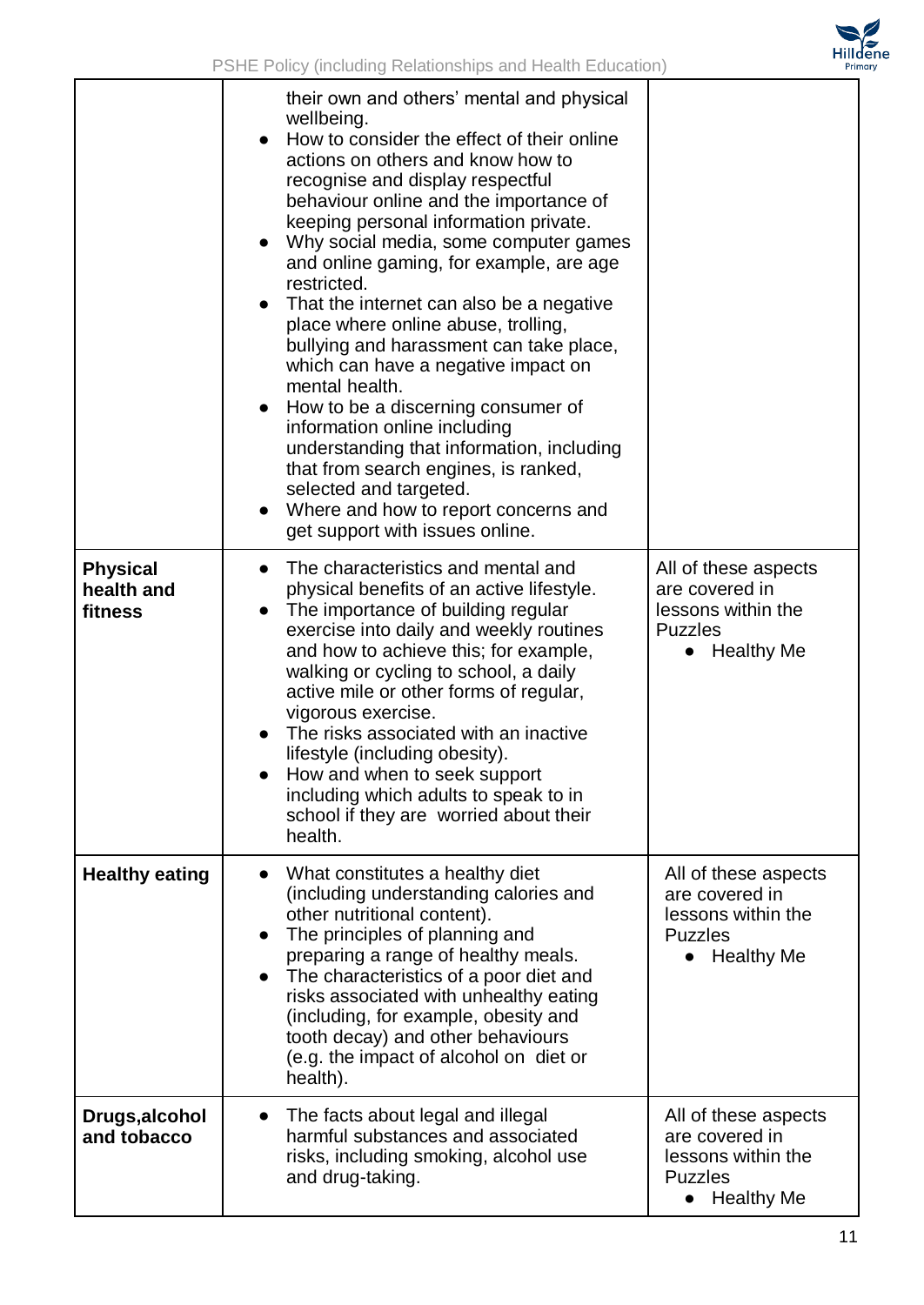

| <b>Health and</b><br>prevention | How to recognise early signs of<br>physical illness, such as weight loss, or<br>unexplained changes to the body.<br>About safe and unsafe exposure to the<br>sun, and how to reduce the risk of sun<br>damage, including skin cancer.<br>The importance of sufficient good<br>quality sleep for good health and that a<br>lack of sleep can affect weight, mood<br>and ability to learn.<br>About dental health and the benefits of<br>good oral hygiene and dental flossing,<br>including regular check-ups at the<br>dentist.<br>About personal hygiene and germs<br>including bacteria, viruses, how they<br>are spread and treated, and the<br>importance of hand washing.<br>The facts and science relating to<br>immunisation and vaccination | All of these aspects<br>are covered in<br>lessons within the<br><b>Puzzles</b><br>• Healthy Me                                         |
|---------------------------------|-----------------------------------------------------------------------------------------------------------------------------------------------------------------------------------------------------------------------------------------------------------------------------------------------------------------------------------------------------------------------------------------------------------------------------------------------------------------------------------------------------------------------------------------------------------------------------------------------------------------------------------------------------------------------------------------------------------------------------------------------------|----------------------------------------------------------------------------------------------------------------------------------------|
| <b>Basic first aid</b>          | How to make a clear and efficient<br>call to emergency services if<br>necessary.<br>Concepts of basic first-aid, for<br>example dealing with common<br>injuries, including head injuries.                                                                                                                                                                                                                                                                                                                                                                                                                                                                                                                                                           | All of these aspects<br>are covered in<br>lessons within the<br><b>Puzzles</b><br><b>Healthy Me</b><br>$\bullet$                       |
| Changing<br>adolescent<br>body  | Key facts about puberty and the<br>changing adolescent body,<br>particularly from age 9 through to age<br>11, including physical and emotional<br>changes.<br>About menstrual wellbeing including<br>the key facts about the menstrual<br>cycle.                                                                                                                                                                                                                                                                                                                                                                                                                                                                                                    | All of these aspects<br>are covered in<br>lessons within the<br><b>Puzzles</b><br><b>Changing Me</b><br>$\bullet$<br><b>Healthy Me</b> |

#### **Monitoring and Review**

The Teaching and Learning Committee of the governing body monitors this policy on an annual basis. This committee reports its findings and recommendations to the full governing body, as necessary, if the policy needs modification. The Curriculum Committee gives serious consideration to any comments from parents about the PSHE (RSHE) programme, and makes a record of all such comments. Governors scrutinise and ratify teaching materials to check they are in accordance with the school's ethos.

# **Equality**

This policy will inform the school's Equalities Plan. The DfE Guidance 2019 (p. 15) states, "Schools should ensure that the needs of all pupils are appropriately met, and that all pupils understand the importance of equality and respect. Schools must ensure they comply with the relevant provisions of the Equality Act 2010 under which sexual orientation and gender